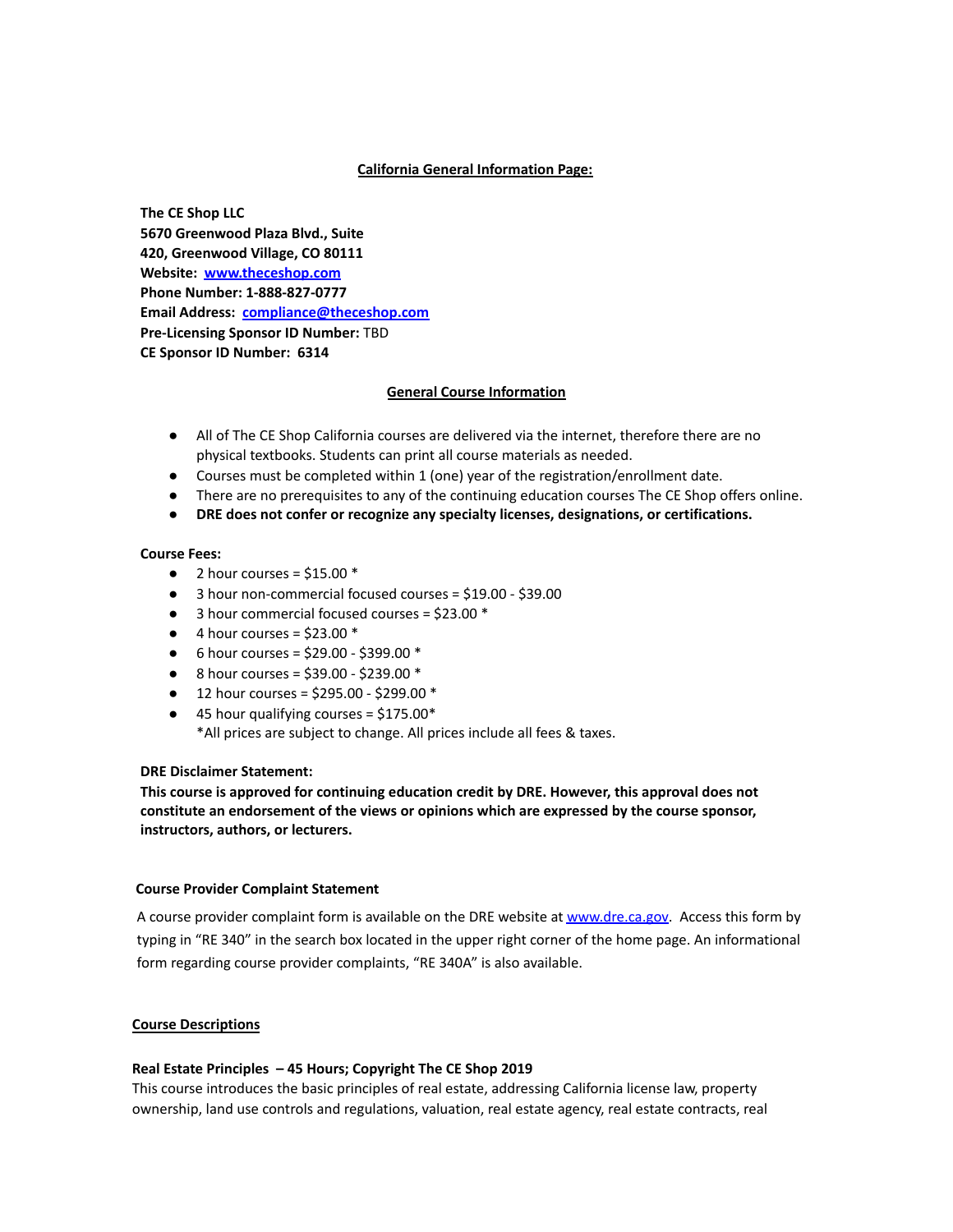estate finance, real estate calculations, property valuation, property management and other real estate topics on the California salesperson licensing exam. To apply for your California Real Estate Salesperson's license, you first need to complete 135 credit hours of required education: Real Estate Principles (45 hours), Real Estate Practice (45 hours), and one additional DRE state approved course (45 hours). This 45-hr course covers principles of real estate in California. The course prepares you for the California licensing exam, as well as provides the foundation knowledge necessary to be a successful real estate salesperson. The final exam consists of 100 questions.

### **Real Estate Practice – 45 Hours; Copyright The CE Shop 2019**

This course provides 45 hours of instruction in real estate practices, required of all applicants for a salesperson's license in California. Topics include agency relationships and responsibilities to clients; advertising and technology; taxation; antitrust regulations; required disclosures; purchase agreements; escrow and closings; property management; and other laws and regulations affecting California real estate. To apply for your California Real Estate Salesperson's license, you first need to complete 135 credit hours of required education: Real Estate Principles (45 hours), Real Estate Practice (45 hours), and one additional DRE state approved course (45 hours). This 45-hr course covers practice of real estate in California. The course prepares you for the California licensing exam, as well as provides the foundation knowledge necessary to be a successful real estate salesperson. The final exam consists of 100 questions.

## **Real Estate Finance – 45 Hours; Copyright The CE Shop 2019**

The Real Estate Finance course provides prospective salespersons with information on sources of financing available to consumers for the purchase of real estate. In addition to loan types, lender loan processes, and government loan programs, topics include the secondary mortgage market, California mortgage loan originators, real estate finance calculations, and defaults and foreclosures. To apply for a California Real Estate Salesperson's license, you need to complete three courses (135 credit hours): Real Estate Principles (45 hours), Real Estate Practice (45 hours), and one additional DRE approved course (45 hours). This 45-hr course covers real estate finance in California. The courses prepare you for the California licensing exam, as well as provides the foundation necessary to be a successful real estate salesperson. This 45-hour Real Estate Finance course satisfies the additional course requirement. The final exam consists of 100 questions.

# **A Brief Introduction to Real Estate Finance – 2 Consumer Protection Hours; Copyright The CE Shop Rev. 2019**

Most buyers of real estate will require a loan. In fact, the financing of a home is as integral to real estate transactions as finding the home itself; if the buyer cannot obtain financing, the transaction will ultimately fail. To provide the best service to consumers, it is essential for licensees to have a clear understanding of the financing process, from initial loan application through funding at closing. The Financing course provides licensees with the must-know financing issues to enable them to better serve their clients who require financing for real estate purchases. This course was written and developed by The CE Shop team of developers and the content is all original, company (The CE Shop) owned content. The final exam consists of 20 questions.

# **Accredited Buyer's Representative Designation (ABR) Designation Course – 12 Consumer Protection Hours; Copyright NAR 2019**

The Accredited Buyer's Representative (ABR)® Designation Core Course establishes a foundation of training, skills, and resources to help you succeed as a buyer's representative. This course is specifically designed to help the licensee: conduct a buyer counseling session; sign buyer clients to a written buyer representation agreement; provide exceptional service; negotiate buyer client's offers; bring the transaction to a successful close. This online course incorporates peer-to-peer discussion forums, and downloadable resources which include buyer representation checklists, forms, and worksheets that can licensees organize and streamline their day-to-day buyer representation tasks and responsibilities. This course was written and developed by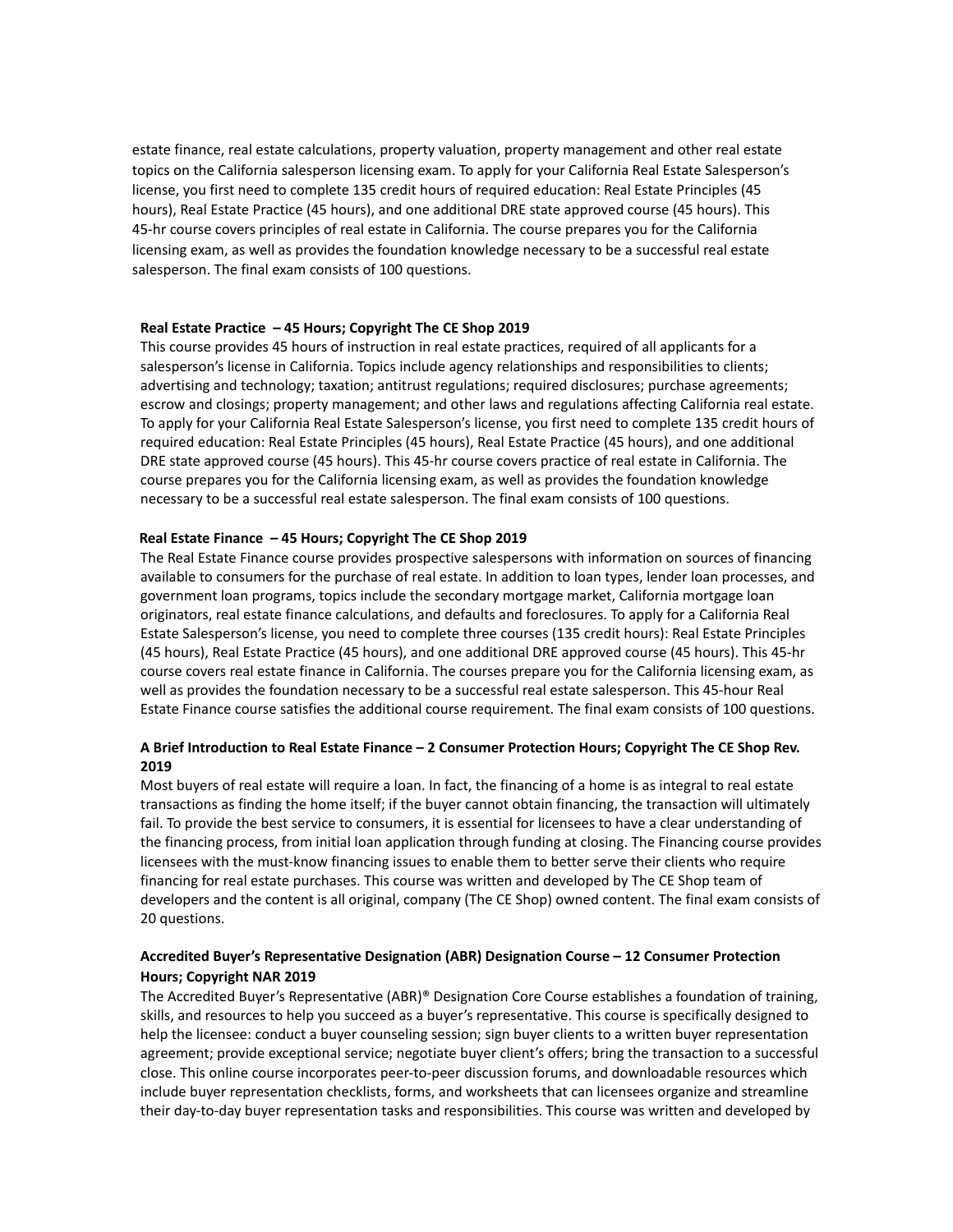the National Association of REALTORS® (NAR) team of developers and the content is all original, NAR owned content. The final exam consists of 40 questions.

#### **Advocating for Short Sale Clients – 3 Consumer Protection Hours; Copyright The CE Shop 2019**

Tactics that work with motivated, excited sellers don't always translate well when working with short sale sellers and short sale buyers. Toss lender approvals, junior lien holders, and inflexible timelines into the mix, and you end up with a whole new ball game. In a short sale transaction, the motivation for each party is different than the standard transaction, and as the professional in the scene, you need to adjust accordingly. This course speaks to your interaction with short sale sellers, and how you can help them through a tough process while diligently advocating on their behalf. We cover how to figure out an appropriate listing price, negotiate with the lender's representative, sort through debt settlement terminology, and carry the deal through to closing. We also look at the process from a buyer's agent perspective. Additional cautions, considerations, and fraud prevention tactics are required when advocating on behalf of these deal-seeking buyers. This course was written and developed by The CE Shop team of developers and the content is all original, company (The CE Shop) owned content. The final exam consists of 20 questions.

### **Affordable Housing: Solutions for Homes and Financing – 3 Consumer Protection Hours; Copyright The CE Shop 2019**

Affordable housing, or lack thereof, has been a discussion topic in the media, advocacy groups, and the political arena for years, and lately the chatter has become louder and more urgent. As the leader of one housing coalition stated, "It's not a housing crisis. It's a housing catastrophe."

In this course we'll explore the impact that a lack of affordable housing has on individuals, families, communities, and the real estate industry, while offering real-world solutions that licensees can share with would-be homeowners for housing and financing. The final exam consists of 20 questions.

## **Anatomy of Commercial Building – 3 Consumer Protection Hours; Copyright The CE Shop 2013**

When licensees represent clients in a commercial transaction, whether marketing the building or assisting in the purchase, knowledge of the building's structure and systems is vital. A building is comprised of its architectural features and its MEP (mechanical, electrical and plumbing) systems. This course was written and developed by The CE Shop team of developers and the content is all original, company (The CE Shop) owned content. The final exam consists of 20 questions.

### **Assistance Animals and Fair Housing – 4 Fair Housing Hours; Copyright The CE Shop 2019**

Emotional support animals, service animals, and reasonable accommodation. How does the concept of reasonable accommodation play out in property management? Must a property manager accept a tenant's emotional support animal, and under what conditions? What proof can a property manager or landlord require of a tenant who claims a need for an emotional support animal? What about homeowners associations—must accommodation be made in these communities? With some airlines accepting miniature horses on board as service animals, can Apartment 3B be far behind? How does the Fair Housing Act apply, and where does it all stop? This is a topic that sparks questions around what the laws are and how and when they apply in cases of individuals with assistance animals.

This four-hour course explores the issues and options for landlords and property managers surrounding assistance animals, helping real estate professionals recognize scenarios in which the fair housing and disabilities laws apply and helping to ensure that individuals with disabilities have equal access to housing. The final exam consists of 20 questions.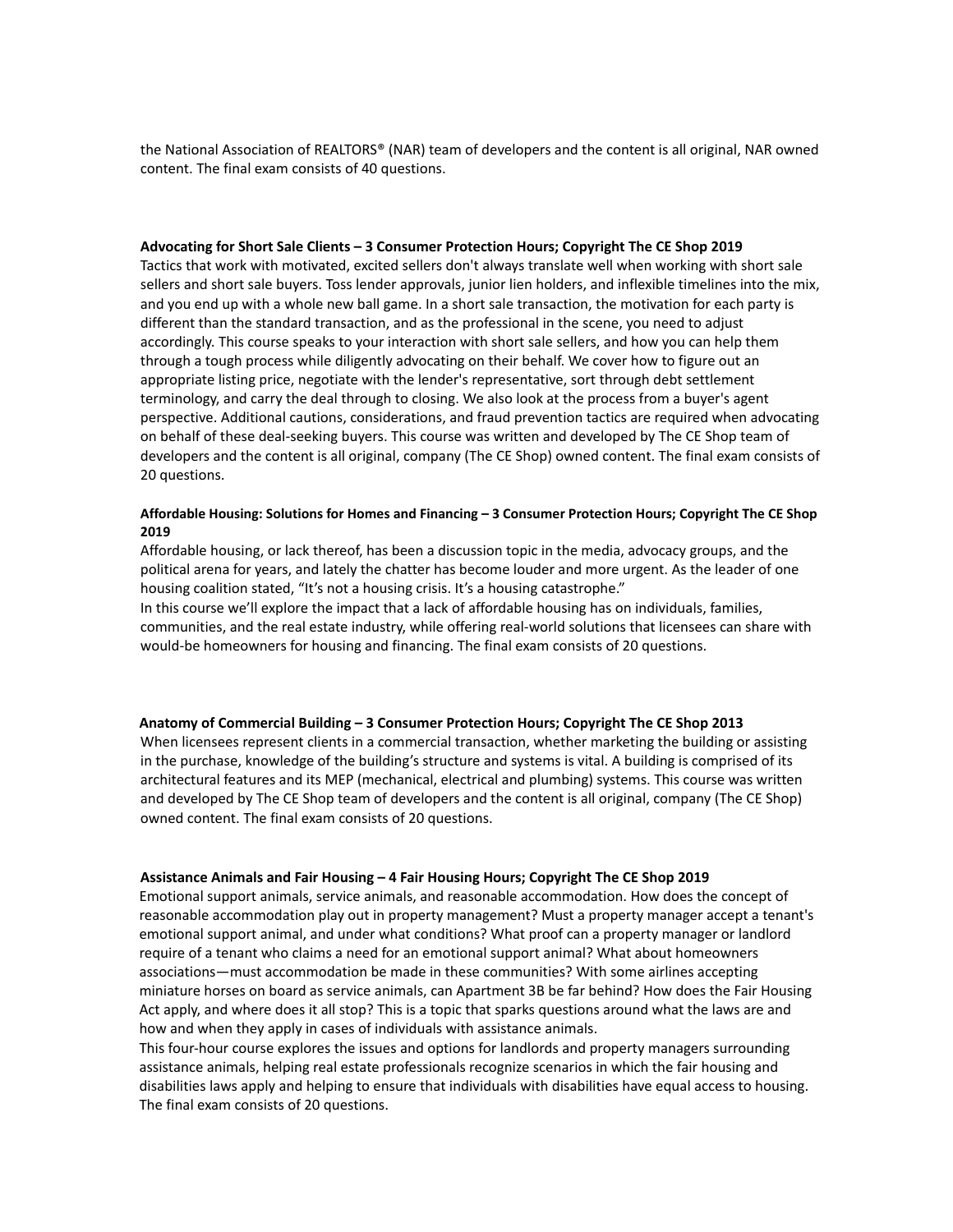#### **At Home With Diversity – 6 Consumer Protection Hours; Copyright NAR 2018**

*At Home with Diversity* is an educational experience designed to present a picture of the changing face of the real estate industry. More importantly, *At Home with Diversity* teaches how real estate professionals can increase their sensitivity and adaptability to future market trends. Additionally, students will learn to thrive as effective service providers and community leaders. The course addresses issues of diversity, fair housing, and cultural differences. All three subjects are closely related and have value for real estate professionals who must serve diverse local markets. This course was written and developed by the National Association of REALTORS® (NAR) team of developers and the content is all original, NAR owned content. The final exam consists of 40 questions.

## **Attracting Online Consumers: Listings and Syndication – 3 Consumer Service Hours; Copyright The CE Shop 2016**

These days, homebuyers often search the Internet for homes *before* seeking out an agent. In fact, the National Association of REALTORS®' *2014 Profile of Home Buyers and Sellers* revealed a whopping 92% of buyers used the Internet in some way in their home search process. With so many homebuyers turning to the Internet, the quality and positioning of your listings has never been more important. Good listing visibility is a must. *Attracting Online Consumers: Listings and Syndication* looks at how to put together a strong listing description and how to make syndication work for you, your clients, and your short- and long-term business objectives. The final exam consists of 20 questions.

### **California Agency – 3 Agency Hours; Copyright The CE Shop Rev. 2019**

The process of buying, selling, and leasing real estate is more challenging today than ever. People need the help of trained experts to guide them through the process and represent their interests during negotiations. Your assistance makes the process more comfortable and successful for both buyers and sellers. In California, "agency" refers to the type of relationship between a buyer or seller and a real estate licensee. Buyers and sellers can enlist the assistance of a real estate professional to represent their interests and direct transactions on their behalf. As a knowledgeable expert, you can guide clients through the process and help them resolve problems and challenges along the way. The real estate industry operates within the concept of "agency." This course will help you understand how real estate firms operate in the state of California so you can best serve your clients while acting within the law. This course was written and developed by The CE Shop team of developers and the content is all original, company (The CE Shop) owned content. The final exam consists of 20 questions.

## **California Ethical and Effective Online Advertising – 3 Consumer Service Hours; Copyright The CE Shop Rev. 2019**

Because the Internet is a wide-reaching medium with a very low cost of entry and nearly instantaneous feedback, it provides both increased visibility—and increased risk. This course will demonstrate how to maximize online visibility while decreasing online risk. This course was written and developed by The CE Shop team of developers and the content is all original, company (The CE Shop) owned content. The final exam consists of 20 questions.

#### **California Ethics – 3 Ethics Hours; Copyright The CE Shop Rev. 2019**

.

Today's real estate marketplace is in greater turmoil than ever. Professional and ethical real estate professionals who adhere to a high set of standards will be the foundation for restoring confidence and stability in an already unsure marketplace. The National Association of REALTORS® (NAR) relies on its Code of Ethics to ensure that all REALTORS® are conducting business in an honest manner and with the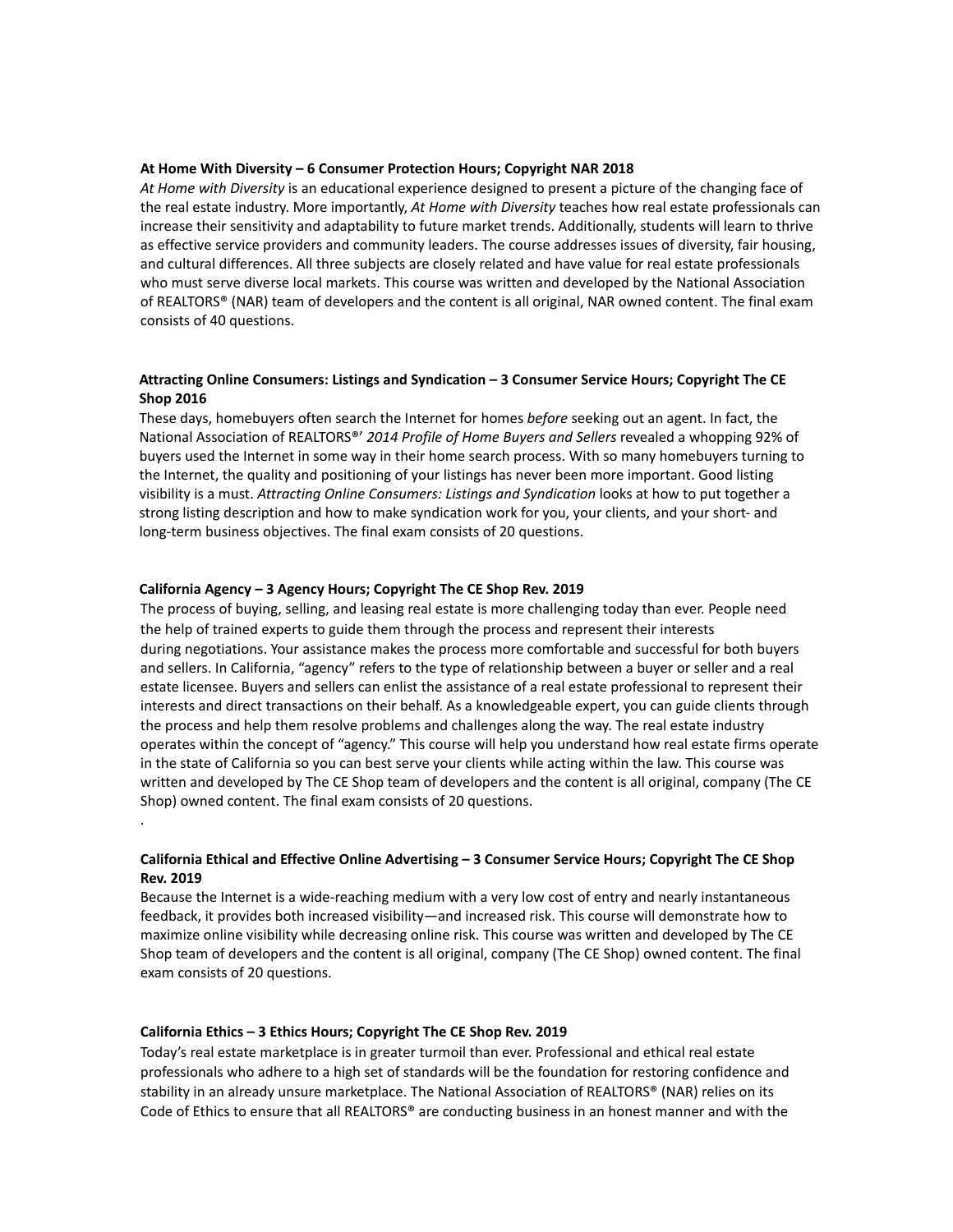highest degree of integrity. You will learn the Code of Ethics in depth, explore its various applications and relate it to your daily practice. You will also learn about the California Business and Professions Code that guides ethical business practices within the state of California. As part of your real estate continuing education, this course will provide you state licensing continuing education credits as well as fulfill the requirement for Ethics training mandated by the National Association of REALTORS<sup>®</sup>. This course was written and developed by The CE Shop team of developers and the content is all original, company (The CE Shop) owned content.

Reminder: State law may be in conflict with segments of the Code of Ethics and in those instances, state law will prevail. The final exam consists of 20 questions.

#### **California Fair Housing – 3 Fair Housing Hours; Copyright The CE Shop Rev. 2019**

As a real estate agent or broker, you serve as diverse a population as exists anywhere in the United States. Your customers will vary widely as to race, culture, and even gender orientation. Pursuing correct Fair Housing practices makes good business sense. Real Estate professionals who understand and strictly comply with California Fair Housing Laws serve clients and customers with confidence and integrity and ensure that every person is treated fairly. This Fair Housing course will assist you to identify important concepts to improve your customer service and help you to avoid common legal and cultural pitfalls. You will learn about both federal Fair Housing laws and laws unique to the state of California. This course was written and developed by The CE Shop team of developers and the content is all original, company (The CE Shop) owned content. The final exam consists of 20 questions.

#### **California Risk Management – 3 Risk Management Hours; Copyright The CE Shop Rev. 2019**

The balancing of risk and profitability is central to every real estate professional. Licensees face hundreds of business decisions and actions. If these decisions are actions are not managed properly, they could expose licensees to potential lawsuits and violations of federal and California state law. This course will discuss risk and the potential for loss in relation to the real estate industry in the state of California. This course will discuss risk in six key areas: property disclosure, agency law, contracts, compensation, anti-trust and fair housing. The more knowledge you have regarding potential risks, the greater ability you have to effectively manage those risks and minimize exposure. This course was written and developed by The CE Shop team of developers and the content is all original, company (The CE Shop) owned content. The final exam consists of 20 questions.

#### **California Trust Fund Handling – 3 Trust Funds Hours; Copyright The CE Shop Rev. 2019**

At the foundation of any real estate transaction, purchase or rental, is the transfer of funds from one party to another. Real estate professionals act as intermediaries in the process, commonly handling funds entrusted to them from one party as part of the transaction. These funds, called trust funds, can involve earnest money deposits, security deposits, rent payments and much more. The proper handling of these funds is a fiduciary duty of real estate professionals and must be done with care and integrity. In this course, you will learn the processes involved in managing and accounting for trust funds. You will learn the requirements involved in trust accounts, what you are required to do with funds entrusted to you, and how to ensure the funds are handled properly. At the conclusion of the course, you will learn how to reconcile these accounts and understand the auditing processes. This course was written and developed by The CE Shop team of developers and the content is all original, company (The CE Shop) owned content. The final exam consists of 20 questions.

### **California Salesperson and Broker Survey – 8 Survey Course Hours; Copyright The CE Shop Rev. 2019**

This course provides a great way for California real estate professionals to meet their 15 hours of CE requirement in core courses in one easy-to-digest 8-hour package. Ethics, agency law, risk management, fair housing law and trust fund management are all crucial components to maintaining professional standards in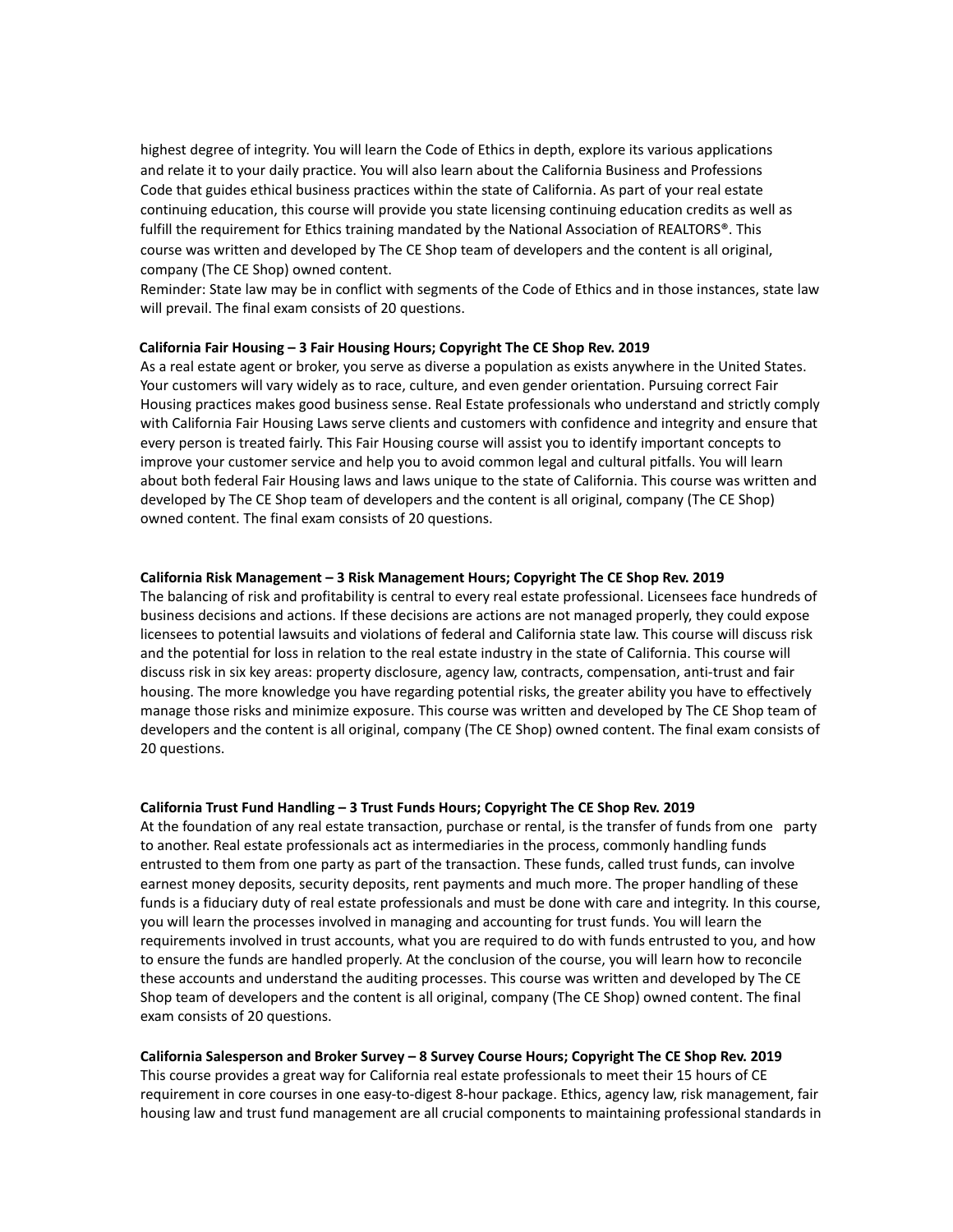the industry. The California Salesperson and Broker Survey packs it all into one great course. This course was written and developed by The CE Shop team of developers and the content is all original, company (The CE Shop) owned content. The final exam consists of 20 questions.

## **California Management and Supervision – 3 Management and Supervision Hours; Copyright The CE Shop 2021**

Along with the risk, opportunity, and benefits of being a broker comes a grave responsibility: supervising licensees who work independent and out of sight of the broker as they guide clients through the ups and downs of a real estate transaction. This three-hour course is designed to help brokers meet that responsibility with professionalism, aplomb, and reduced risk to their license. Responsibilities include supervising, documenting, and managing the real estate activities of their firm. This course offers several ways to minimize the risk exposure for the broker, their licensees, and their firm. The final exam consists of 20 questions.

## **Conducting Open Houses and Developing a Safety Plan – 2 Consumer Service Hours; Copyright The CE Shop 2019**

Open houses have been a standard practice in seller representation for decades; however, not all open houses are successful. By carefully selecting which listings are suitable for an open house, then preparing the sellers for the event, you set yourself up for a productive afternoon. This course walks you through the steps involved in planning for and hosting a successful open house. Open houses pose some security risks, but they are not the only safety threat that real estate professionals face. The second half of this course looks at safety from multiple angles, and offers practical ways to protect yourself while working with clients, at the office, and when you are at home. This course was written and developed by The CE Shop team of developers and the content is all original, company (The CE Shop) owned content. The final exam consists of 20 questions.

### **Current Issues and Trends in Real Estate – 3 Consumer Service Hours; Copyright The CE Shop 2019**

This three-hour course will update licensees on current issues and trends impacting their clients to help them better serve clients concerned about the current tax law, fair housing protections and rights for the proctected classes of disability, and sex, and provides resources for low- and moderate-income households to find and finance affordable housing. This course was written and developed by The CE Shop team of developers and the content is all original, company (The CE Shop) owned content. The final exam consists of 20 questions.

#### **Discovering Commercial Real Estate - 3 Consumer Service Hours; Copyright NAR 2018**

This course offers a broad overview of the basics of commercial real estate and how it differs from residential real estate. Students will be able to compare (distinguish or understand) the broker's role and discover the different types of commercial properties, terms, valuation methods, marketing and resources for further education. While it will not equip an agent with the needed tools to practice commercial real estate, it will explain the business and introduce many of the resources needed to pursue a commercial transaction or a career in commercial real estate. This is an ideal introductory course for those who are newly licensed and/or residential agents who want to learn more about commercial real estate. The National Association of REALTORS®, "The Voice for Real Estate," is America's largest trade association. NAR's 1 million members, including NAR's institutes, societies and councils, are involved in all aspects of the residential and commercial real estate industries. This course was written and developed by the National Association of REALTORS® (NAR) team of developers and the content is all original, NAR owned content. The final exam consists of 30 questions.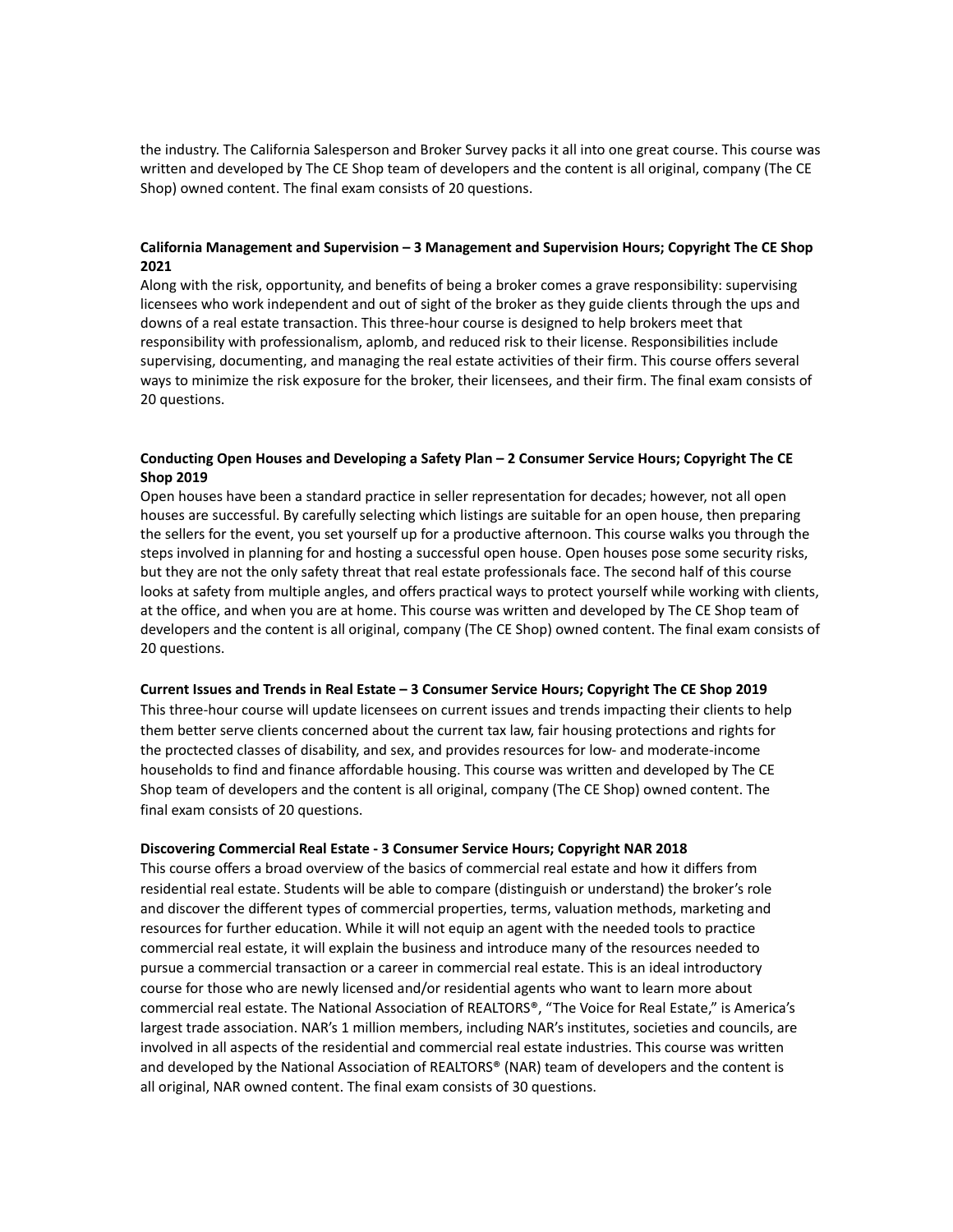### **Did You Serve? Identifying Homebuying Advantages for Veterans – 3 Consumer Service Hours; Copyright The CE Shop 2020**

With more than 20 million Veterans living in the United States today, real estate professionals can have a powerful and profound impact for those who served all while expanding their business in a patriotic way to an underserved market. Better serving our nation's Veterans and military families purchase a home starts with one simple question. Real estate professionals who ask "Did You Serve?" to every client can easily identify Veterans and service members. By doing so, they can open the doors of homeownership for Veterans and service members who may not have been able to purchase a home through other financing. The *Did You Serve? Identifying Homebuying Advantages for Veterans* course is designed to empower real estate professionals to provide valuable support to Veterans and military families by providing them with the knowledge and skills around understanding the VA home loan program and application process, and tools and strategies for finding and purchasing the perfect home for Veterans. This course was written and developed by The CE Shop team of developers and the content is all original, company (The CE Shop) owned content. The final exam consists of 20 questions.

#### **Foundations of Real Estate Finance – 6 Consumer Protection Hours; Copyright The CE Shop 2019**

There have been many financial changes in the United States in the past decade, the results of which have impacted the real estate mortgage process, as well as other areas. The financing of a home is as integral to real estate transactions as finding the home itself, and it is beneficial for you to have a clear understanding of the financing process. Through this course, you will gain a better understanding of the changes the mortgage market has experienced over the years. You will also gain knowledge of qualifications and requirements of several popular lending options, which will help you guide your clients to properties that fit within their loan's requirements. Please be aware that the publishers of this course encourage all real estate professionals to stay attuned to market changes and refer to trusted advisors during all steps of the mortgage process. This course was written and developed by The CE Shop team of developers and the content is all original, company (The CE Shop) owned content. The final exam consists of 20 questions.

# **From Contract to Keys: The Mortgage Process – 6 Consumer Protection Hours; Copyright The CE Shop 2019**

Within the mortgage process, there are many twists and turns. From the time your buyers sign their purchase agreements, to the time they finally get the keys to their new home, the mortgage process can be filled with anxiety, frustration, and uncertainty. Through your understanding of the process, you will be able to provide your clients with a road map through the maze. You will assist them in navigating through the process and successfully reaching the finish line … where they'll receive the keys to their new home! This course was written and developed by The CE Shop team of developers and the content is all original, company (The CE Shop) owned content. The final exam consists of 20 questions.

#### **Generating Buyer and Seller Leads – 6 Consumer Service Hours; Copyright NAR 2015**

There are as many ways to find online and in-person leads as there are ways to meet new people, and agents need to use the ones that work best for them and their target markets. It is helpful to consider a variety of different tactics to keep your options open and your approach fresh. If something isn't working for you, change and try something else. The most important thing to remember when seeking leads offline is to begin by establishing a relationship first. Sales come later. When it comes to generating leads, the best place to start is your "sphere of influence": the people you know best and who already know, like, and trust you. Your family, friends, neighbors, and people you meet in the course of your everyday life. If approached correctly, your sphere can be your advocates and ambassadors. Put them into your contact database and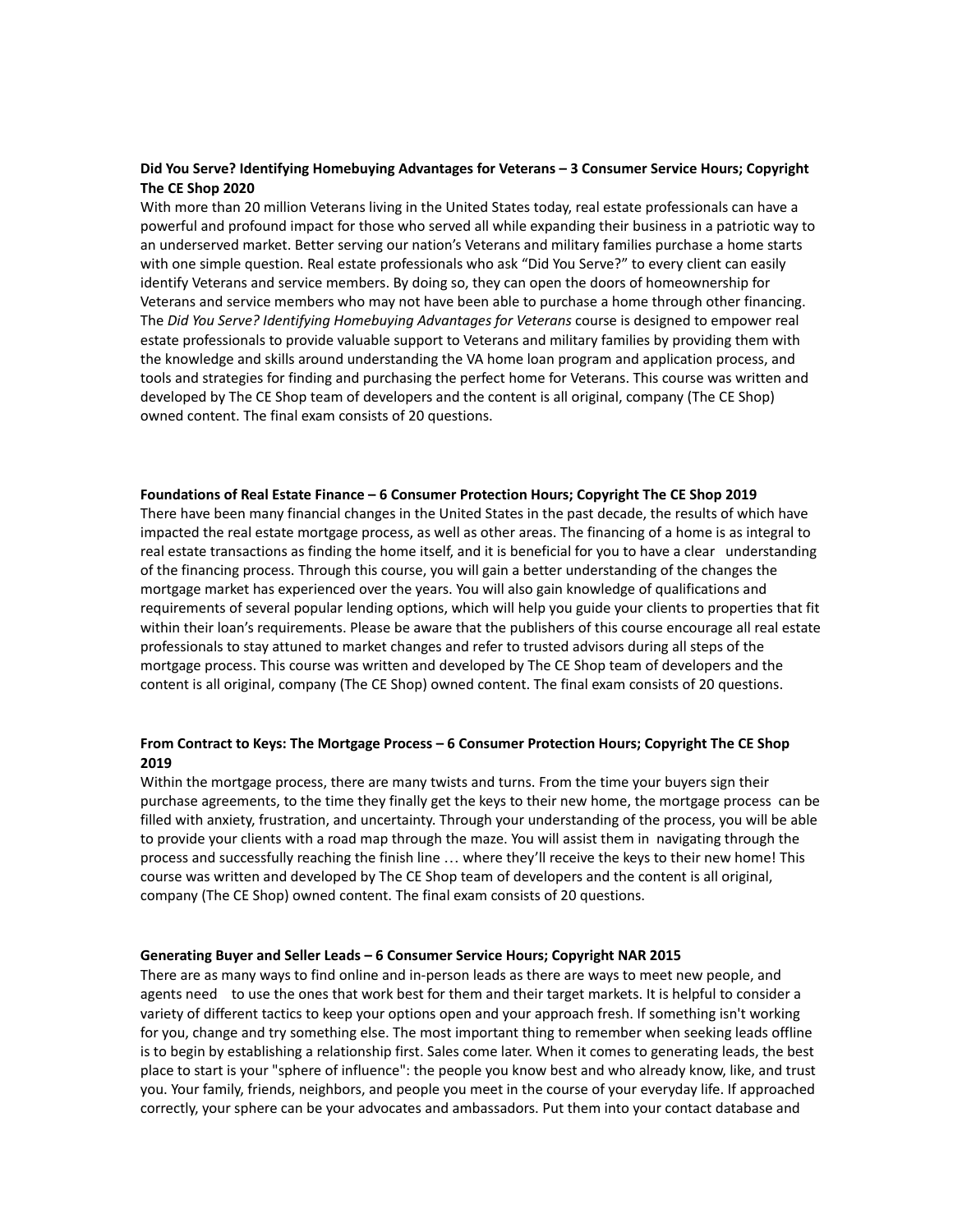make a point of keeping in touch in order to grow your influence and opportunities. In this six-hour online course, the learner will evaluate the art and science of generating leads. The course examines the lead generation process from identifying viable leads, to qualifying them, and to converting them to clients. The course will also review the tools and techniques necessary to implement a successful lead generation strategy that is adaptable to your business and target market. The final exam consists of 40 questions.

#### **Generation Buy – 6 Consumer Service Hours; Copyright NAR Rev. 2018**

At any given time, today's real estate professionals may be working with *four* generations of real estate buyers: Millenials, Generation X, the Baby Boomers, and Matures. So how do real estate professionals assess the distinct wants and needs of these generations and nurture real estate client relationships for a lifetime? Say hello to Generation Buy. In this course, students will examine the characteristics of these home buying generations and evaluate their expectations (expectations of the agent and the transaction) as well as communication preferences. As a turnkey resource, this course offers generation specific marketing tools, networking tips, scripts, and counseling strategies to help real estate professionals formalize their agency relationships. Generation Buy is an approved elective for the Accredited Buyer's Representative (ABR®) designation. This course was written and developed by the National Association of REALTORS® (NAR) team of developers and the content is all original, NAR owned content. The final exam consists of 40 questions.

# **Green Day 1: Resource-Efficient Homes: Retrofits, Remodels, Renovations, and New Home Construction – 6 Consumer Service Hours; Copyright NAR 2018**

Green Day 1: The Resource-Efficient Home – Retrofits, Remodels, Renovations & New Home Construction covers the distinguishing characteristics that make a home resource-thrifty. The course looks at why consumer demand for these types of homes is increasing and how both the homes and consumer expectations impact the market. For baseline understanding, the course begins by defining and distinguishing: resource-efficient home features, smart homes and smart home technology, and certified homes. Green Day 1 prepares real estate professionals to provide advice and information to help homeowners engage with appropriate projects or professionals to improve the resource efficiency of their homes—from low-cost fixes and DIY projects, to retrofitting and replacing systems and big-budget remodeling projects. The cost-benefits of retrofitting vs. remodeling vs. renovating are also thoroughly discussed. The course concludes by addressing construction of a new resource-efficient home and the value that that real estate professionals can bring to the design and build team. The final exam consists of 40 questions.

# **Green Day 2: Representing Buyers and Sellers of Resource-Efficient Homes – 6 Consumer Service Hours; Copyright NAR 2018**

Green Day 2: Representing Buyers and Sellers of Resource-Efficient Homes, the second and final course in the Green Designation program sequence, focuses on applying the knowledge about resource-efficient, smart, and certified homes so that real estate professionals can adapt core real estate skills to build business success in this niche market. The course starts out with a discussion of the changes in consumer motivations around resource-efficient homes and how the sum of many small environmentally-conscious preferences has led to a big shift in societal home-buying behaviors. The interrelationships between green lifestyles and values—such as affordability and walkability—are highlighted. Green Day 2 then goes on to discuss in detail the impacts that green housing trends have had on the MLS, and on the activities of marketing, listing, finding, and buying resource-efficient homes. The course concludes by addressing real estate business development issues important to the green real estate professional: building an effective team with the right skills, fostering relationships with experts, and promoting community involvement. The final exam consists of 40 questions.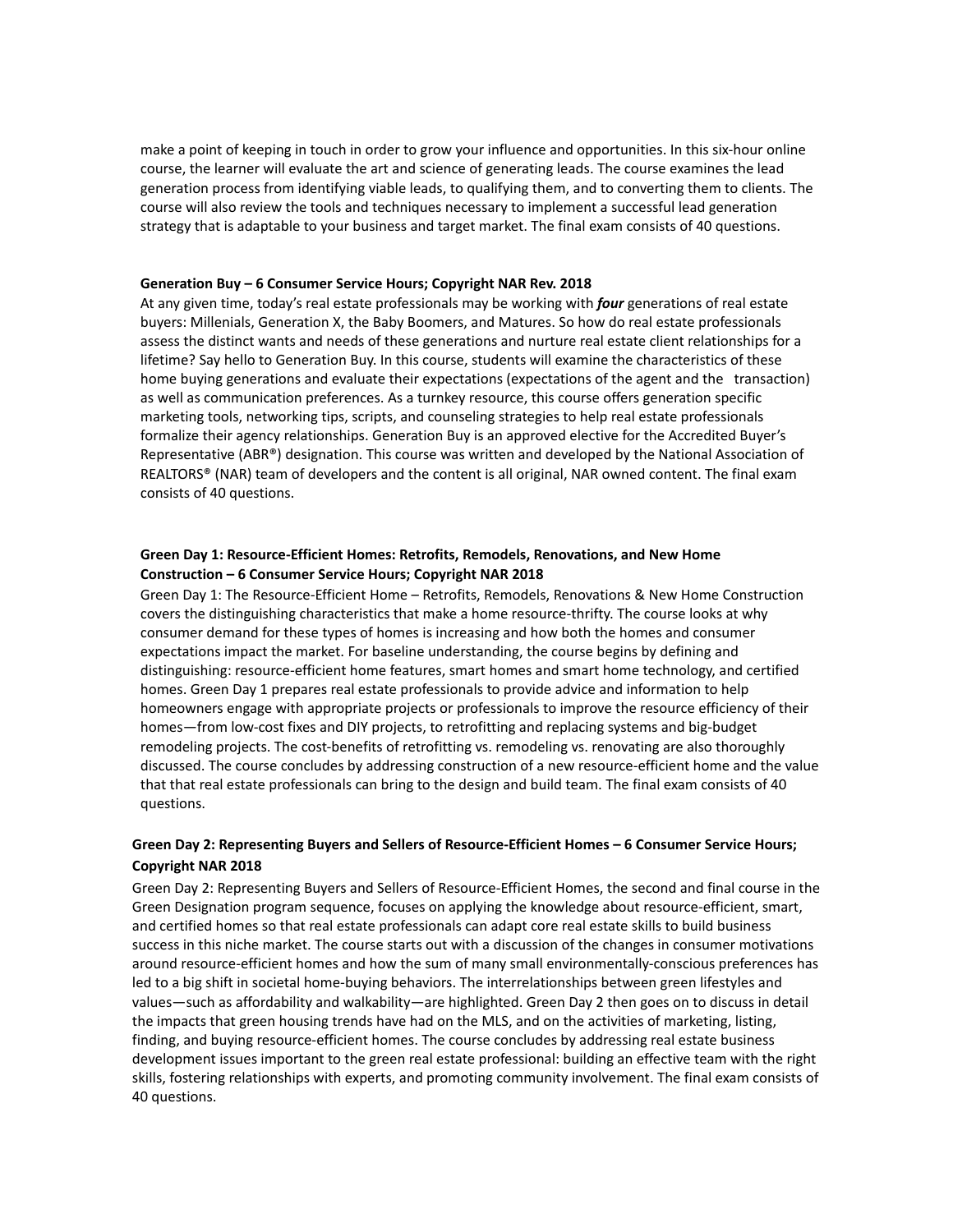### **Investment Strategies in Commercial Real Estate – 3 Consumer Service Hours; Copyright The CE Shop 2013**

Commercial real estate investors have two goals: generate cash flow and produce higher returns. However, unlike other investment types, investing in commercial property is not simply a matter of buying at one price and selling for more. Commercial real estate must be considered in terms of the risks and rewards of the type of commercial property, income during the investment period, the investor's own situation, and how value and return are impacted by the economic, market, tax, and legal conditions (particularly zoning) for the market niche. This course presents an overview of the factors impacting value and investment potential of commercial properties, gives licensees a solid understanding of the financial aspects of commercial real estate investment, and better prepares them to provide professional guidance to their commercial real estate clients when evaluating investment properties for purchase or sale. This course was written and developed by The CE Shop team of developers and the content is all original, company (The CE Shop) owned content. The final exam consists of 20 questions.

### **Marijuana In Real Estate – 3 Consumer Service Hours; Copyright The CE Shop 2019**

Marijuana: not a topic you might have ever thought you'd see in connection with your professional real estate career. No matter where you stand on the legalization issue, the issue itself has spread into day-to-day real estate activities for many professionals involved in real estate, whether working with buyers, sellers, tenants, or landlords in the residential and/or commercial real estate market. This three-hour course reviews some of the key legislation related to marijuana, where the legal controversies exist, case studies, and the potential implications for real estate—including what's at stake for you, the licensee. So buckle up and get ready for one of the wilder rides you'll find in your real estate career. The final exam consists of 20 questions.

# **Marketing, Advertising, and Social Media Compliance – 3 Consumer Service Hours; Copyright The CE Shop 2019**

The Internet is rich with promotional opportunities. Whether it's a post on Facebook or a tweet linking to your new listing, whether it's a status update on LinkedIn, a virtual home tour on YouTube, or photo collage on Pinterest, there are plenty of different ways to promote your professionalism, highlight your expertise, increase your connections, and showcase your listings. This course looks at how you can use the unique advertising and marketing opportunities now available through social media to better serve your clients and customers, and further promote your own brand. The final exam consists of 20 questions.

### **Military Relocation Professional Certification – 6 Consumer Service Hours; Copyright NAR 2019**

The goal of the Military Relocation Professional Certification Core Course is to educate real estate professionals about working with current and former military service members to find the housing solutions that best suit their needs and take full advantage of military benefits and support. Students will learn how to provide the real estate services—at any stage in the service member's military career—that meet the needs of this niche market and win future referrals. Military Relocation Professional Certification Core Course qualifies as an elective course for the Accredited Buyer's Representative Designation offered by the Real Estate Buyer's Agent Council (REBAC). This course was written and developed by the National Association of REALTORS® (NAR) team of developers and the content is all original, NAR owned content. The final exam consists of 40 questions.

# **NAR's e-Pro® Certification Day 1 – 6 Consumer Service Hours; Copyright NAR 2017**

NAR's e-Pro® Certification Day 1 will show you how to meet the challenge of being found online and how to create traffic for your web presence. It teaches high-level digital marketing theory, with practical suggestions for consistent implementation. Learners examine the life cycle of a lead, from capturing prospects online through to lead nurturance and management using a contact or customer relationship system. The outcome of applying these methodologies is a strong web presence and a healthy business development funnel.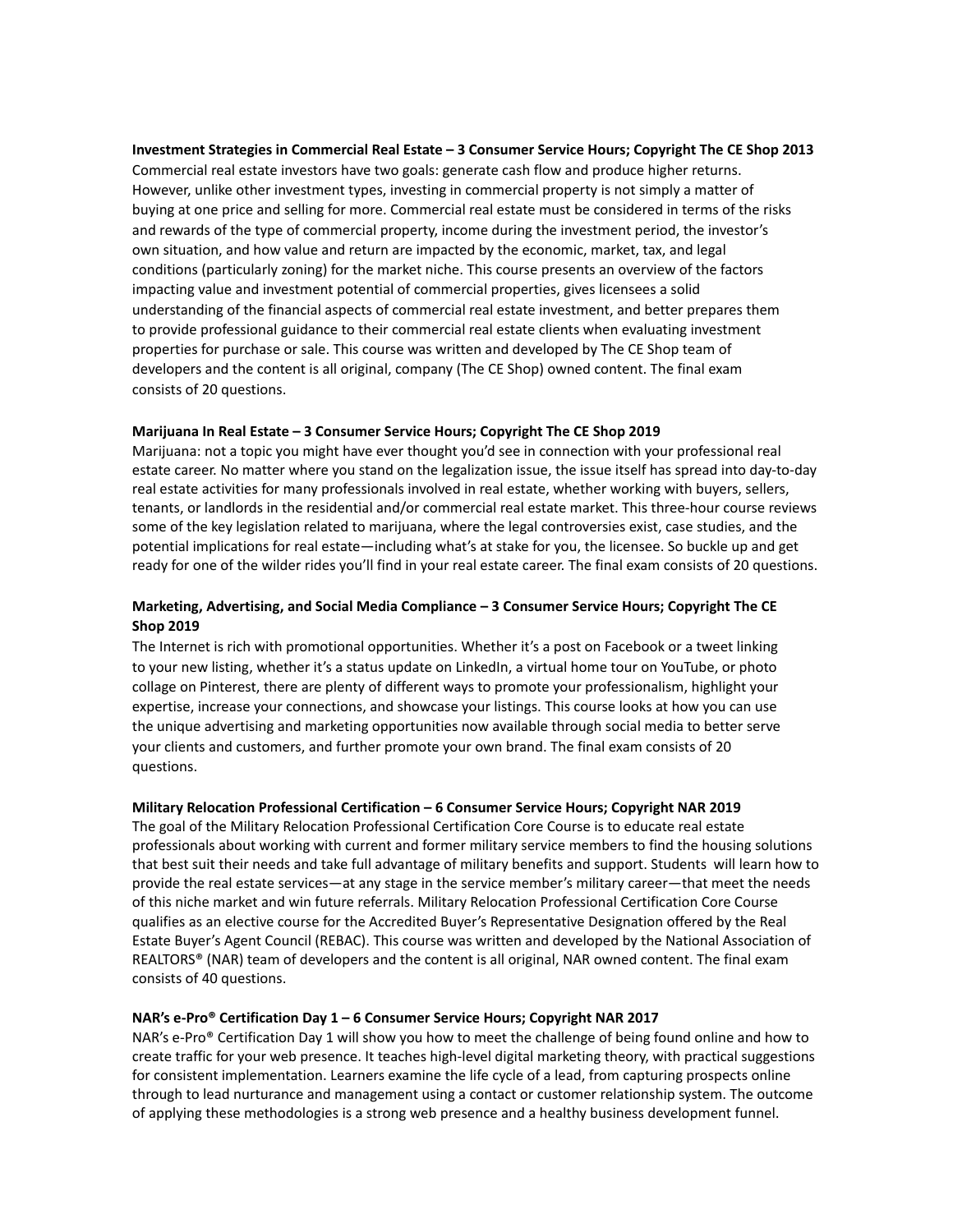After completing the complete e-PRO® curriculum (Day 1 and Day 2), the learner will be able to develop a comprehensive ongoing digital marketing plan to help attain business and professional goals. Additionally, learners with thoroughly understand how to uphold the NAR's REALTOR® Code of Ethics in all of their digital marketing efforts. The final exam consists of 40 questions.

### **NAR's e-Pro® Certification Day 2 - 6 Consumer Service Hours; Copyright NAR 2017**

NAR's e-Pro® Certification Day 2 addresses new and emerging digital formats (photo, videos, and audio) that support online marketing and client communication. Operating a virtual office using cloud computing tools is also covered. The effective use of social networks is discussed in detail. After completing the complete e-PRO® curriculum (Day 1 and Day 2), the learner will be able to develop a comprehensive ongoing digital marketing plan to help attain business and professional goals. Additionally, learners with thoroughly understand how to uphold the NAR's REALTOR® Code of Ethics in all of their digital marketing efforts. The final exam consists of 40 questions.

# **New Home Construction and Buyer Representation: Professionals, Product, Process – 6 Consumer Service Hours; Copyright NAR 2018**

This course is designed to help real estate professional's gain the product and transaction knowledge needed in order to guide buyer-clients through the steps and processes for purchase, construction, and customization of a new home. Students will learn how to protect clients' interests and to develop productive business relationships with builders and builder's sales representatives. As a turnkey resource, this course contains checklists, worksheets, and suggested scripts. This course was written and developed by the National Association of REALTORS® (NAR) team of developers and the content is all original, NAR owned content. The final exam consists of 40 questions.

## **Preparing A Market Analysis – Best Practices – 3 Consumer Service Hours; Copyright The CE Shop 2019**

Perhaps no task is more important than preparing a professional comparative market analysis. Whether for a buyer or seller, the CMA, properly done, can mean thousands of dollars in their pockets, and can make the difference between a sale and a sale fail. But because it's such a well-worn tool, it's tempting for a licensee to get complacent with the CMA, and "phone it in." Don't be that licensee. This three-hour course covers the how-tos of a professionally researched and presented comparative market analysis. The final exam consists of 40 questions.

# **Pricing Strategies: Mastering the CMA – 6 Consumer Service Hours; Copyright NAR 2018**

The 21st century has so far presented multiple challenges to the real estate industry, notably a housing boom and rising property values in the early 2000s, followed by economic decline, mortgage defaults, and a very unsettled market place that has only recently begun to stabilize. Determining property values depends more than ever on professional expertise and competence, the best use of technology, and a commitment to approaching the pricing assignment from all pertinent perspectives. questions. This course is specifically designed to help residential real estate agents and brokers enhance their skills in pricing properties, creating CMAs, working with appraisers, and guiding clients through the anxieties and misperceptions they often have about home values. The final exam consists of 40 questions.

# **REALTOR Code of Ethics Training – 3 Ethics Hours; Copyright NAR 2015**

REALTORS® are required to complete Code of Ethics training within four year cycles. The training must meet specific learning objectives and criteria established by the National Association of REALTORS®. In this course, students will take a journey examining the professional standards enforcement process, reviewing the duties of Articles 1 and 12 of the Code of Ethics and exploring NAR's mediation experience. In the professional standards enforcement overview, students will study the Code of Ethics and its structure, the history of the Code of Ethics and how complaints and arbitration requests are processed. In the review of Article 1, students will learn about the Code's duty to protect and promote the interests of the client, placing the client's interests first and the obligation to treat all parties honestly. In the review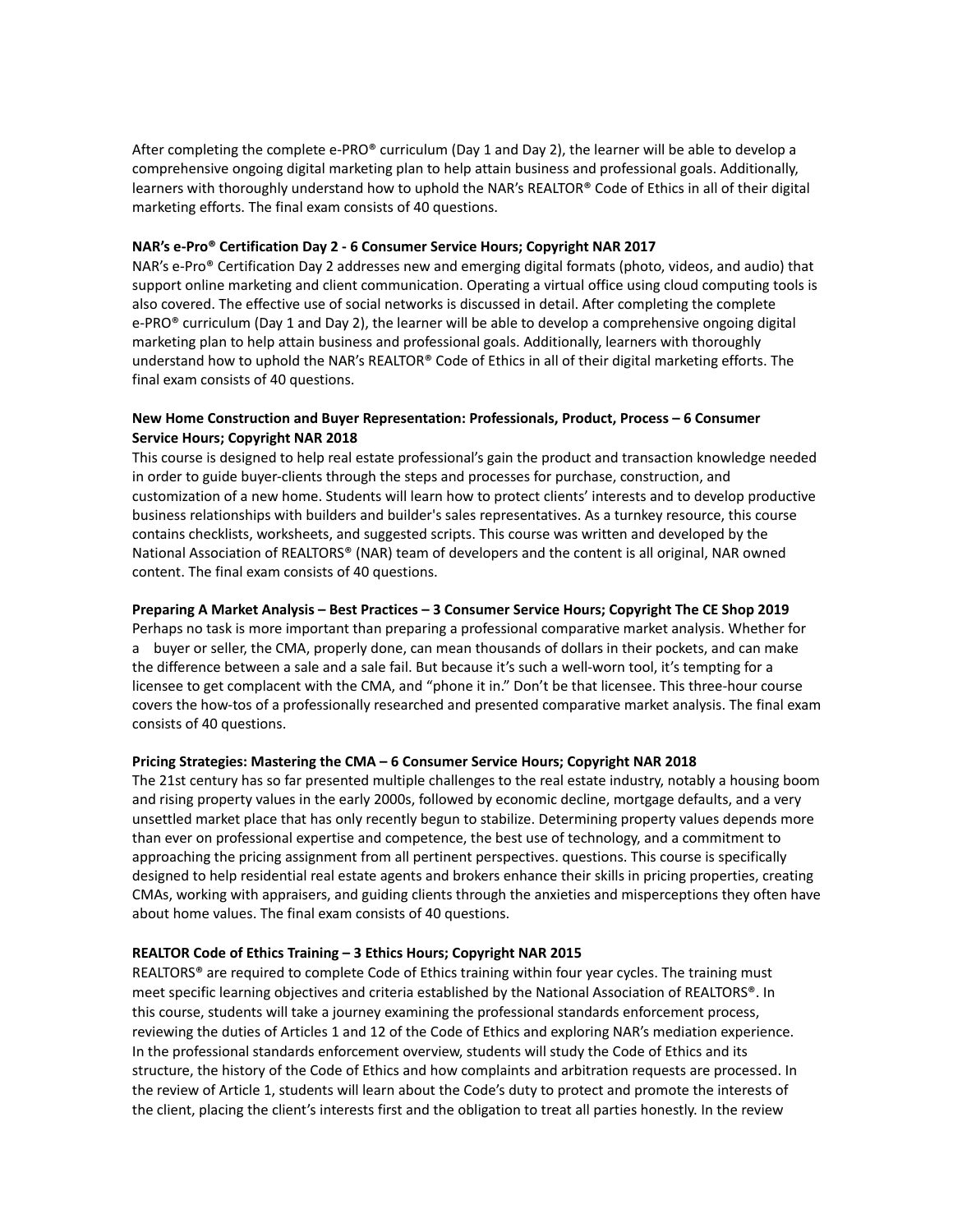of Article 12, students will learn about the Code's duty to be truthful in all real estate communications, present a true picture in all marketing and to make known the student's status as a real estate professional readily apparent. Lastly, the student will study NAR's preferred dispute resolution process of mediation from filing a request to opening statements, cross talk, caucuses and possible resolution. The final exam consists of 20 questions.

## **Real Estate Investing: Build Wealth Representing Investors and Becoming One Yourself – 6 Consumer Service Hours; Copyright NAR 2017**

*Real Estate Investing: Build Wealth Representing Investors and Becoming One Yourself* covers the fundamentals of real estate investment that practitioners need to know to expand their business services. This course looks at how practitioners can adapt core real estate skills and learn new skills to serve clients who want to invest in single family homes, condos, townhomes, and small multifamily properties. You will learn how to work with investors as they goal set, plan, evaluate, and acquire properties as well as manage them thus finding ways to benefit your clients. You will also learn how to "walk the talk" and become a real estate investor yourself. In this six-hour course, you will recognize the advantages of expanding business services for clients and customers to include investment in real estate. You will also learn to work with Investor Clients and identify and make contacts with clients and customers who need investment real estate services and help them refine their investment goals. You will help investors identify and evaluate property types and locations and other value considerations and select those that meet investment goals. Also learn how to help clients and customers find sources for financing and choose appropriate financing for achieving investment goals. Learn to avoid conflicts of interest between your own real estate investment activities and those of your clients and customers. The final exam consists of 40 questions.

# **Real Estate Marketing Reboot: Innovate > Relate > Differentiate – 6 Consumer Service Hours; Copyright NAR 2012**

Do you think your marketing plans and strategies at the height of the boom work as well for you today as they did then? Think again. It's time to reconsider how you promote yourself and attract new business. It's time for a real estate marketing REBOOT. In this course, students will revisit marketing fundamentals—branding, relationship marketing—with an emphasis on electronic tools—social media, blogs, Twitter, podcasts, and really simple syndication (RSS) feeds, Web site search engine optimization (SEO), among other technologies. Practical tips in addition to examples of how agents leveraging these tools in the field make this course a must for all real estate professionals. This course was written and developed by the National Association of REALTORS® (NAR) team of developers and the content is all original, NAR owned content. The final exam consists of 20 questions.

## **Real Estate Safety Matters: Safe Business = Smart Business – 3 Consumer Service Hours; Copyright NAR**

**2015** The goal of this course is to instill safety awareness and habits as second nature so that real estate professionals—as well as their clients and customers—know how to avert or respond to dangerous situations and avoid harm as they practice their profession. The content of this course is designed to help real estate professionals realize their exposure to risks and follow safety best practices when showing property, conducting an open house, working in the office, and driving alone or with clients or customers. This course helps real estate professionals understand how to assess a potentially dangerous situation quickly and take appropriate action. Students also learn how to safeguard their own and their clients' personal data, as well as practice prudent use of social media and mobile phone technology. The final exam consists of 20 questions.

### **Residential Property Management Essentials - 3 Consumer Service Hours; Copyright The CE Shop 2021**

For many real estate professionals, property management is a natural extension of their expertise. Whether you're thinking about taking on your first property or looking to grow your property management business, there are a number of important matters to keep in mind. Residential Property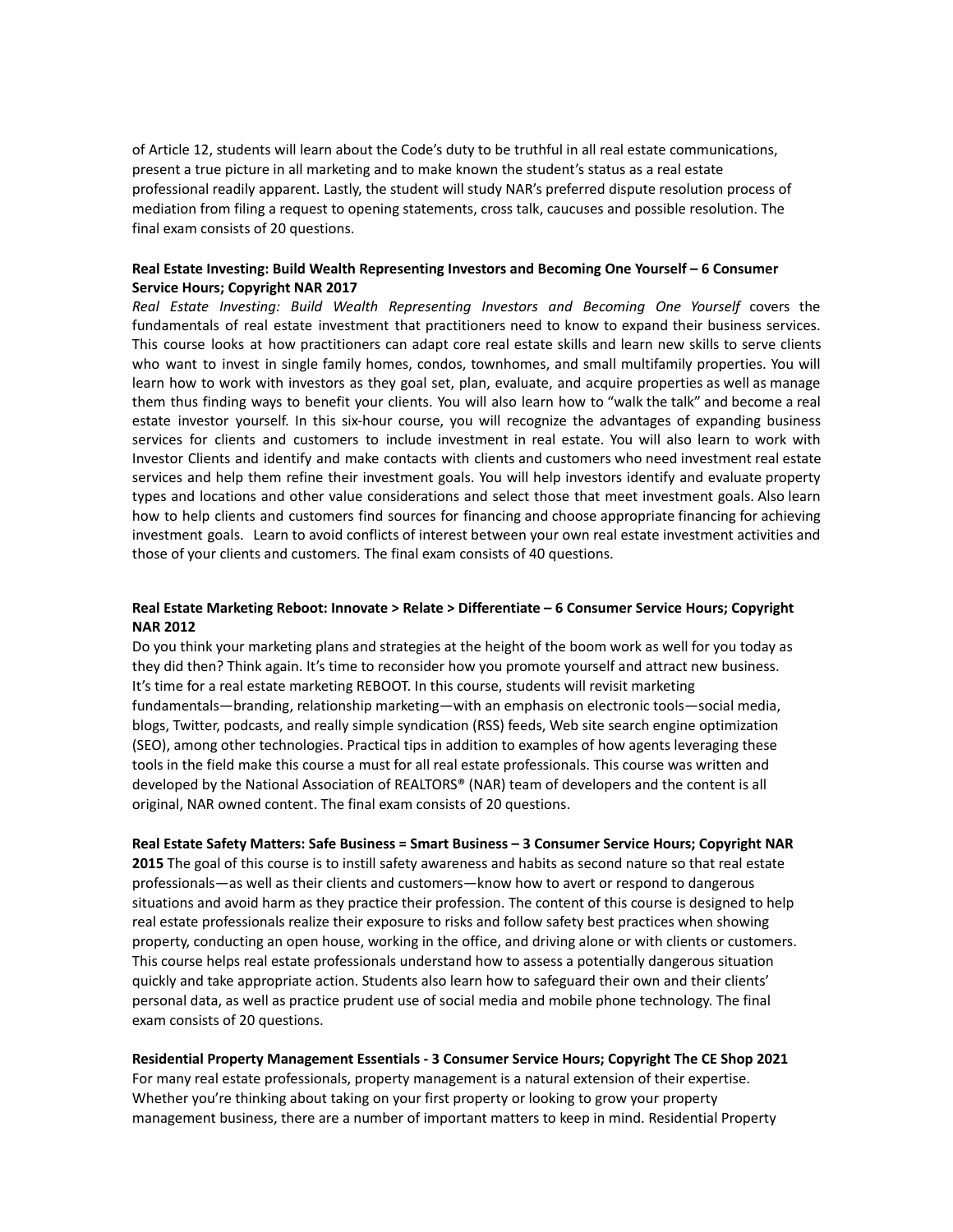Management Essentials provides real estate licensees with a solid understanding of pertinent property management issues by exploring the role of the property manager, common tenant issues you're likely to encounter, and crucial federal laws that every property manager needs to understand. This course was written and developed by The CE Shop team of developers and the content is all original, company (The CE Shop) owned content. The final exam consists of 20 questions.

# **Resort & Second-Home Specialist (RSPS) Certification Course – 6 Consumer Service Hours; Copyright NAR 2017**

This course focuses on the knowledge and skill base that real estate professionals need to specialize in buying, selling, or managing second homes in a resort, recreational, and/or vacation destination and properties for investment, development, or retirement. The Resort and Second-Home Property Specialist (RSPS) is an official certification of the National Association of REALTORS®. By taking this course and earning the certification, it says that the certification holder has the specialized skills, knowledge, and insights to help buyers and sellers make informed decisions about second-home properties for vacation and investment. The National Association of REALTORS®, "The Voice for Real Estate," is America's largest trade association. NAR's 1 million members, including NAR's institutes, societies and councils, are involved in all aspects of the residential and commercial real estate industries. This course was written and developed by the National Association of REALTORS® (NAR) team of developers and the content is all original, NAR owned content. The final exam consists of 40 questions.

## **RESPA, Referrals and Revenue Streams – 3 Consumer Service Hours; Copyright The CE Shop Rev. 2016**

Licensees often look for additional forms of revenue, often in the forms of referrals and affiliated business arrangements. While it is acceptable to have additional streams of business revenue, and referrals are the lifeblood of real estate, how referrals are made and to whom, and how affiliated business arrangements are handled and disclosed can mean the difference between extra income and the loss of one's license. This course presents the how-tos of referrals and additional revenue streams against the backdrop of real estate disclosure law and RESPA (Real Estate Settlement Providers Act) regulations. This course was written and developed by The CE Shop team of developers and the content is all original, company (The CE Shop) owned content. The final exam consists of 20 questions.

# **Roadmap to Success: Business Planning for Real Estate Professionals – 3 Consumer Service Hours; Copyright The CE Shop 2019**

First and foremost, you, as a real estate professional, are an entrepreneur. Even if you are working as an agent with an established broker, you are still responsible for the success or failure of your business. All profitable business owners rely heavily on a written business plan to guide and direct every aspect of their business. A business plan is a roadmap and key to your success. This planning, however, requires you to have a clear vision of what you want to accomplish and how you will accomplish it. This course guides you through proven methods to assist you in developing a successful, workable business plan. You will learn about creating a vision for your business and the tools necessary to achieve that vision. This course was written and developed by The CE Shop team of developers and the content is all original, company (The CE Shop) owned content. The final exam consists of 20 questions.

### **Seniors Real Estate Specialist (SRES) Designation Course – 12 Consumer Service Hours; Copyright NAR 2018**

The SRES Designation Course helps real estate professionals develop the business-building skills and resources for specialization in the 50+ real estate market by expanding knowledge of how life stages impact real estate choices, connecting to a network of resources, and fostering empathy with clients and customers. This course was written and developed by the National Association of REALTORS® (NAR) team of developers and the content is all original, NAR owned content. The final exam consists of 40 questions.

### **Sex and Real Estate: Sexual Harassment, Sexual Discrimination and Fair Housing – 3 Fair Housing Hours;**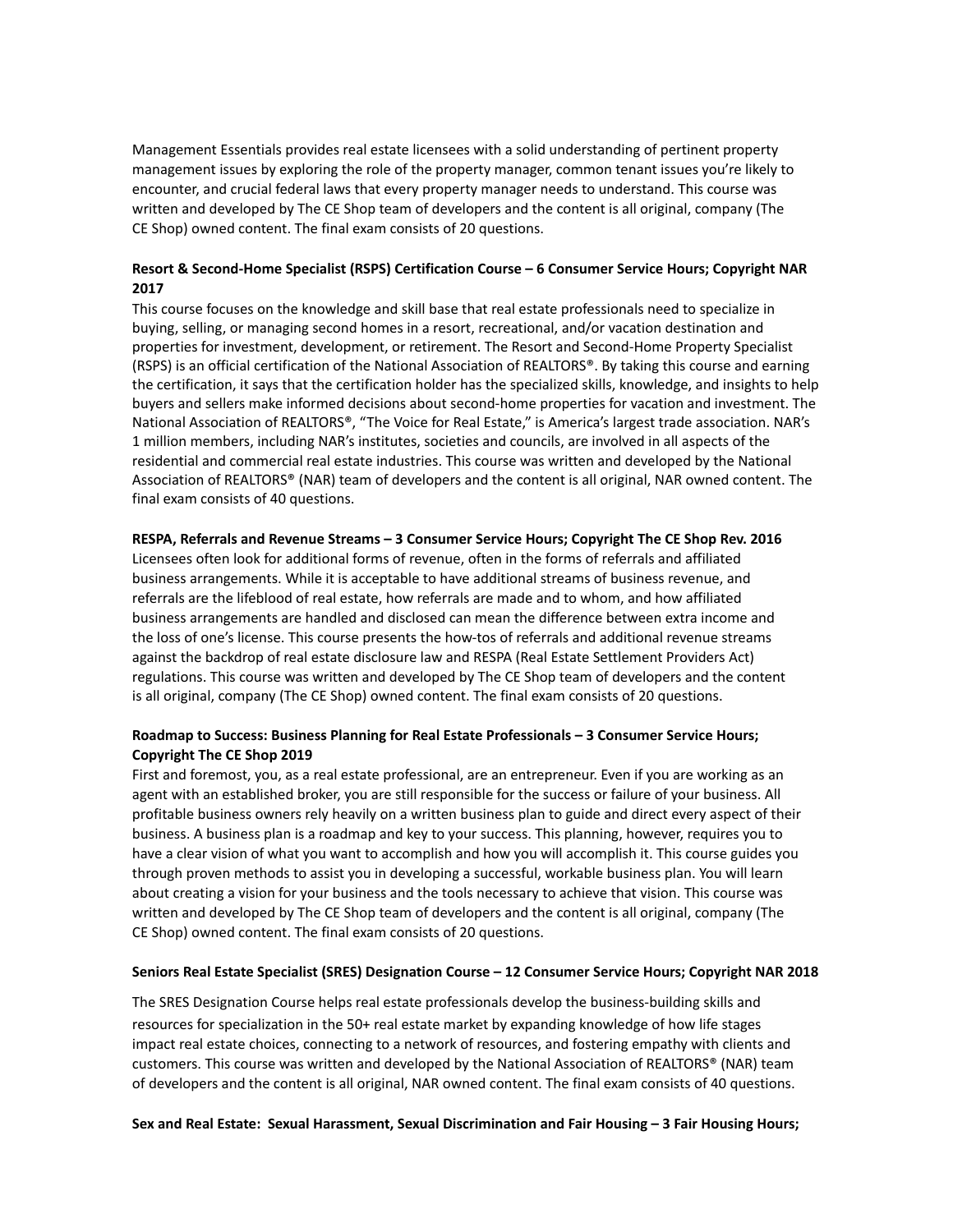### **Copyright The CE Shop, 2019**

In the age of movements such as #MeToo and Time's Up, sexual harassment and sexual discrimination have moved to the forefront of the national conversation. Allegations, investigations, firings, resignations, and even arrests have rippled across major industries and affected high-profile individuals in entertainment, media, politics, and business. In short: workplace behavior is under a microscope like never before. The real estate industry is no exception, and some areas leave clients and licensees highly vulnerable. This course was written and developed by The CE Shop team of developers and the content is all original, company (The CE Shop) owned content. The final exam consists of 20 questions.

# **Short Sales and Foreclosures: What Real Estate Professionals Need to Know – 6 Consumer Service Hours; Copyright NAR 2020**

This course is specifically designed to show how the real estate professional can serve as a resource for sellers and buyers in the brokerage of distressed properties. Real estate professionals play an invaluable role in helping homeowners and home buyers navigate these transactions and, as a result, real estate professionals can help contribute to the real estate recovery in their markets. This one-day course examines commonly used terms in the brokerage of distressed properties, the listing agent's role in helping distressed borrowers/sellers, the steps in taking a short-sale listing, the buyer's agent's role in short-sale and REO transactions, how listing agents submit short-sale contracts to servicers for approval, and the handling of incentives, cash contributions, and subordinate liens in the closing of short-sale transactions. This course was written and developed by the National Association of REALTORS® (NAR) team of developers and the content is all original, NAR owned content. The final exam consists of 30 questions.

### Taxes and Real Estate: What You Need to Know - 3 Consumer Service Hours; Copyright The CE Shop 2019

Welcome to *Taxes and Real Estate: What You Need to Know*. While it's not your job to act as a tax advisor to clients and customers, having a strong understanding of property tax-related issues likely to come up during the transaction process helps you provide a better quality of service. And, thanks to the Tax Cuts and Jobs Act of 2017, the U.S. tax code recently underwent a number of significant changes relating to mortgage interest deductions, SALT caps, tax brackets, and more. This course was written and developed by The CE Shop team of developers and the content is all original, company (The CE Shop) owned content. The final exam consists of 20 questions.

# **Technology Tools, Trends, and Risk Management – 3 Consumer Service Hours; Copyright The CE Shop 2019**

Technology Tools, Trends, and Risk Management - Real estate is a relationship-based business, right? Technology is a tool. Used wisely, it can free up time usually spent on mundane tasks to allow you to work at a higher (and higher touch) level of client service. Used poorly, it can alienate your clients, and even put them—and your reputation—at risk. Your clients and prospective clients are using it, and you want to be where they are. They expect you to be tech-savvy on their behalf. Your competition is using it. According to a 2017 National Association of REALTORS® real estate report, staying up to date on new platforms and systems will be one of the biggest challenges for brokers in the coming years. The industry is changing, and technology is a big driver of that change. You have to stay ahead of the curve, because you don't want to be left behind. The final exam consists of 20 questions.

#### **The Fundamentals of Commercial Real Estate – 3 Consumer Protection Hours; Copyright The CE Shop 2019**

The Fundamentals of Commercial Real Estate provides a solid foundation for your understanding of commercial real estate. The course covers the need-to-know information on a broad range of commercial topics. If you're an experienced residential licensee, a few of the fundamentals of commercial real estate will be familiar to you—the importance of location, for example. In many other regards, commercial differs sharply from residential real estate. You'll be working with executives,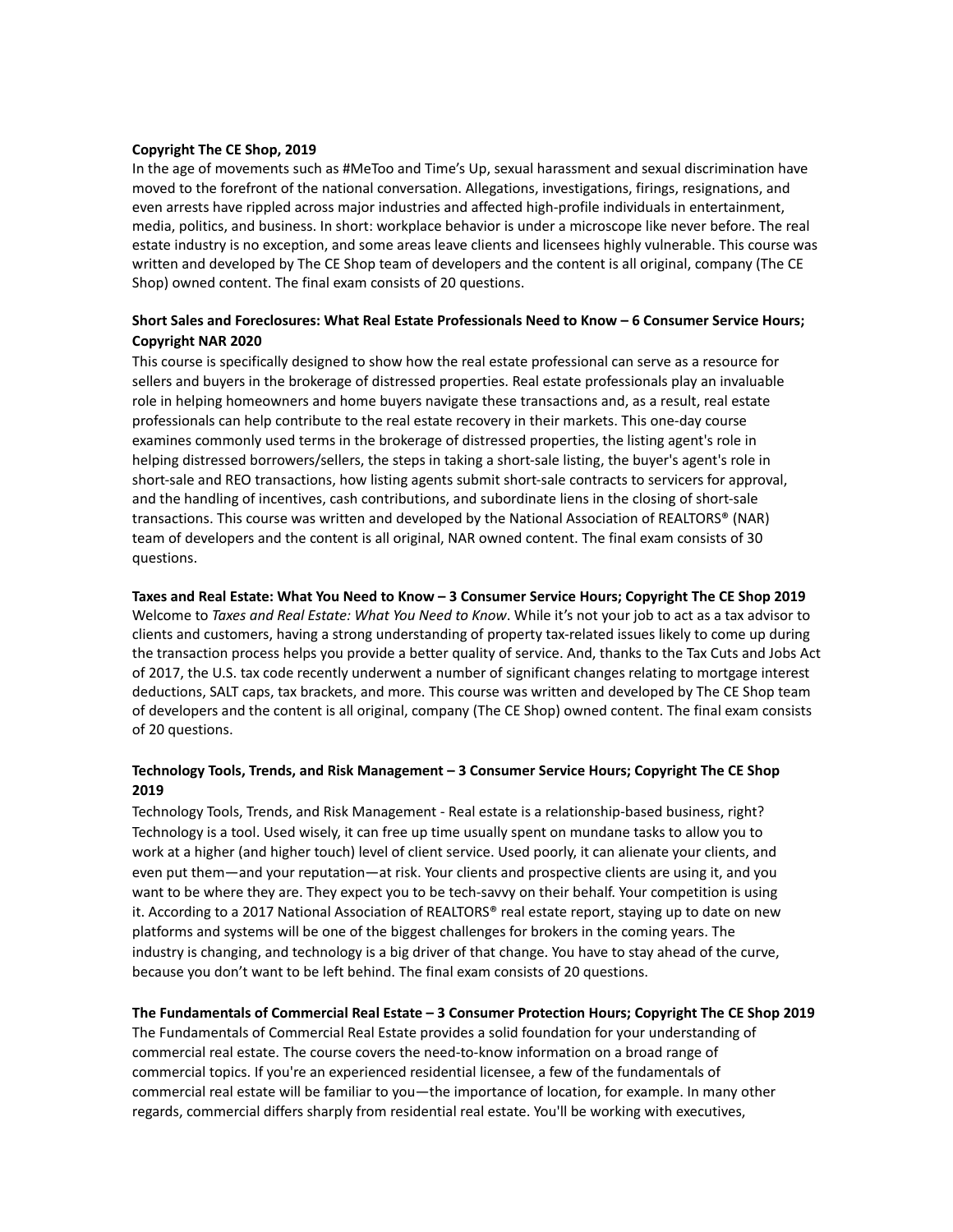investors, and business owners in commercial real estate, individuals whose focus is squarely on the bottom line. Equipped with the information and advice found in this course, you'll be well-prepared to grasp the more complex aspects of commercial real estate as you gain more experience in the industry. This course was written and developed by The CE Shop team of developers and the content is all original, company (The CE Shop) owned content. The final exam consists of 20 questions.

## **Title and Escrow: Two Families, One Transaction – 3 Consumer Protection Hours; Copyright The CE Shop 2019**

Property Title is a topic that has been historically "veiled" in legal jargon by many real estate professionals. This course defines and clarifies the terms and processes of title transfer and the escrow process while following two families as they navigate through a typical real estate transaction bringing this process to life. The course authors begin with simple definitions of items such as title, including the ways in which it can be held, liens and judgments. The course continues following our families through the concepts of title searches, reports and title insurance and the impact these may have on each party to the transaction. The escrow process is introduced as the transaction progresses to include the roles and responsibilities of the escrow company, its closing agents as well as the closing process. Conclusion of the transaction comes with the actual title transfer, closing, final walk through and our new homeowners receiving the keys to the property. By gaining a greater understanding the concepts of title and the escrow process, licensees are better able to prepare and support their clients. This course was written and developed by The CE Shop team of developers and the content is all original, company (The CE Shop) owned content. The final exam consists of 20 questions.

# **Working With Real Estate Investors: Understanding Investor Strategies – 3 Consumer Service Hours; Copyright The CE Shop 2019**

Unlike traditional homebuyers, real estate investors enter the market to make money. By understanding the trends that influence the investment market and taking the time to learn about individual motivators and criteria, you'll be in a better position to help your clients navigate this unique and dynamic market. Working with Real Estate Investors will examine key investment strategies and look at how those strategies shape short- and long-term investment objectives. The course also will review the distinct liabilities and rewards you may encounter when working with investor clients. The final exam consists of 20 questions.

### **The CE Shop Guarantee (Refund Policy)**

The CE Shop is committed to student satisfaction. Courses that have been more than 50% complete are not eligible for refunds or course hour credits. Refund requests made within 30 days of purchase that are not more than 50% completed are eligible for a full refund. Requests made after 30 days from the date of purchase will receive a credit in the form of course hour credits equal to those purchased. NOTE: Our system does not allow for refunds on promotional codes not applied. In order to obtain any promotional discount, the promotional code must be applied at the time of purchase. You must enter in the promotional code in the box under your total at the checkout, and click the "Apply Discount" button, which will show your discount from the total. Please contact our office at 1-888-827-0777 for refund requests. Partial credit is not given for any course. \*This refund policy is for all states except for Colorado (CO) and Arkansas (AR). Please see below for the CO and AR refund policies: Colorado Refund Policy Students not accepted to the school are entitled to all moneys paid. Students who cancel this contract by notifying the school within three (3) business days are entitled to a full refund of all tuition and fees paid.

Students who withdraw after three (3) business days, but before commencement of classes (commencement is the date the course was started by student), are entitled to a full refund of all tuition and fees paid except the maximum cancellation charge of \$150.00 or 25% of the contract price, whichever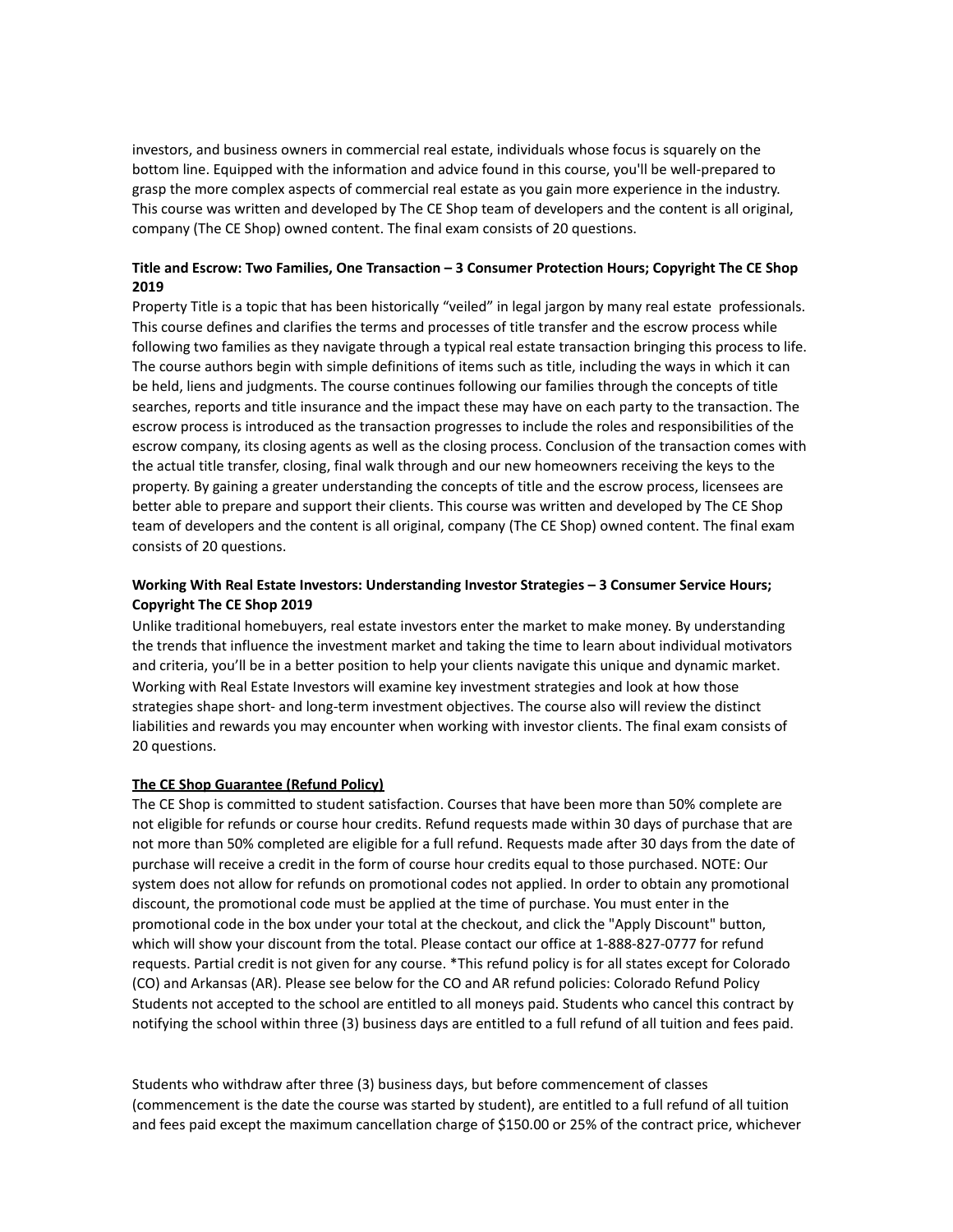is less. In the case of students withdrawing after commencement of classes (commencement is the date the course was started by student), the school will retain the cancellation charge plus a percentage of tuition and fees, which is based on the percentage of contact hours attended in the Program/Stand Alone Course, as described in the table below. The refund is based on the official date of termination or withdrawal. The CE Shop is committed to our student's satisfaction. Refunds will be processed within 30 days of request. Student is entitled to upon withdrawal/termination>Within first 10% of program=90% less cancellation charge >After 10% but within first 25% of program=75% less cancellation charge >After 25% but within first 50% of program=50% less cancellation charge >After 50% but within first 75% of program=25% less cancellation charge >After 75% (if paid in full, cancellation charge is not applicable= NO Refund \*The amount of lessons varies per course; refund will be based on percentage of lessons within that particular course. 1.The student may cancel this contract at any time prior to midnight of the third business day after signing this contract (agreeing to these terms and conditions at time of purchase by clicking on agree to terms and conditions checkbox on purchase page). 2. All refunds will be made within 30 days from the date of termination. The official date of termination or withdrawal of a student shall be determined in the following manner: a. The date on which the school receives written notice of the student's intention to discontinue the training program; or b. The date on which the student violates published school policy, which provides for termination. c. Should a student fail to return from an excused leave of absence, the effective date of termination for a student on an extended leave of absence or a leave of absence is the earlier of the date the school determines the student is not returning or the day following the expected return date. 3. The student will receive a full refund of tuition and fees paid if the school discontinues a "Stand Alone" course within a period of time a student could have reasonably completed it, except that this provision shall not apply in the event the school ceases operation. 4. The policy for granting credit for previous training shall not impact the refund policy. Arkansas Refund Policy Courses with fees less than \$100: The CE Shop is committed to student satisfaction. Courses that have been more than 50% complete are not eligible for refunds or course hour credits. Refund requests made within 30 days of purchase that are not more than 50% completed are eligible for a full refund. Requests made between 30 & 60 days of purchase that have not been more than 50% completed will receive a credit in the form of course hours equal to those purchased. Requests made after 60 days are not eligible for a refund. NOTE: Our system does not allow for refunds on promotional codes not applied. In order to obtain any promotional discount, the promotional code must be applied at the time of purchase. You must enter in the promotional code in the box under your total at the checkout, and click the "Apply Discount" button, which will show your discount from the total. Courses with fees more than \$100: The CE Shop is committed to student satisfaction. Per Arkansas State Board of Private Career Education regulations, at completion of less than twenty-five (25%) of the program, the refunds shall be made on a pro rata basis. At completion of 25% but less than 50% of the program, the student shall be refunded not less than 50% of the tuition. At completion of 50% but less than 75% of the program, the student shall be refunded not less than 25% of the tuition. At completion of 75% or more of the program no refund is due the student. NOTE: Our system does not allow for refunds on promotional codes not applied. In order to obtain any promotional discount, the promotional code must be applied at the time of purchase. You must enter in the promotional code in the box under your total at the checkout, and click the "Apply Discount" button, which will show your discount from the total.

### **Attendance Policy**

The CE Shop shall maintain a record of attendance of each participant, for a period of five years, sufficient to allow for the preparation of a duplicate certificate upon request by a participant. Students have access to the course content for a period of 12 months from time of enrollment and can return to the course delivery system to reference material at a future date. Many of our students enjoy being able to reference the material after the course is completed.

Online courses are delivered on a "self pace" basis, meaning that students can complete the coursework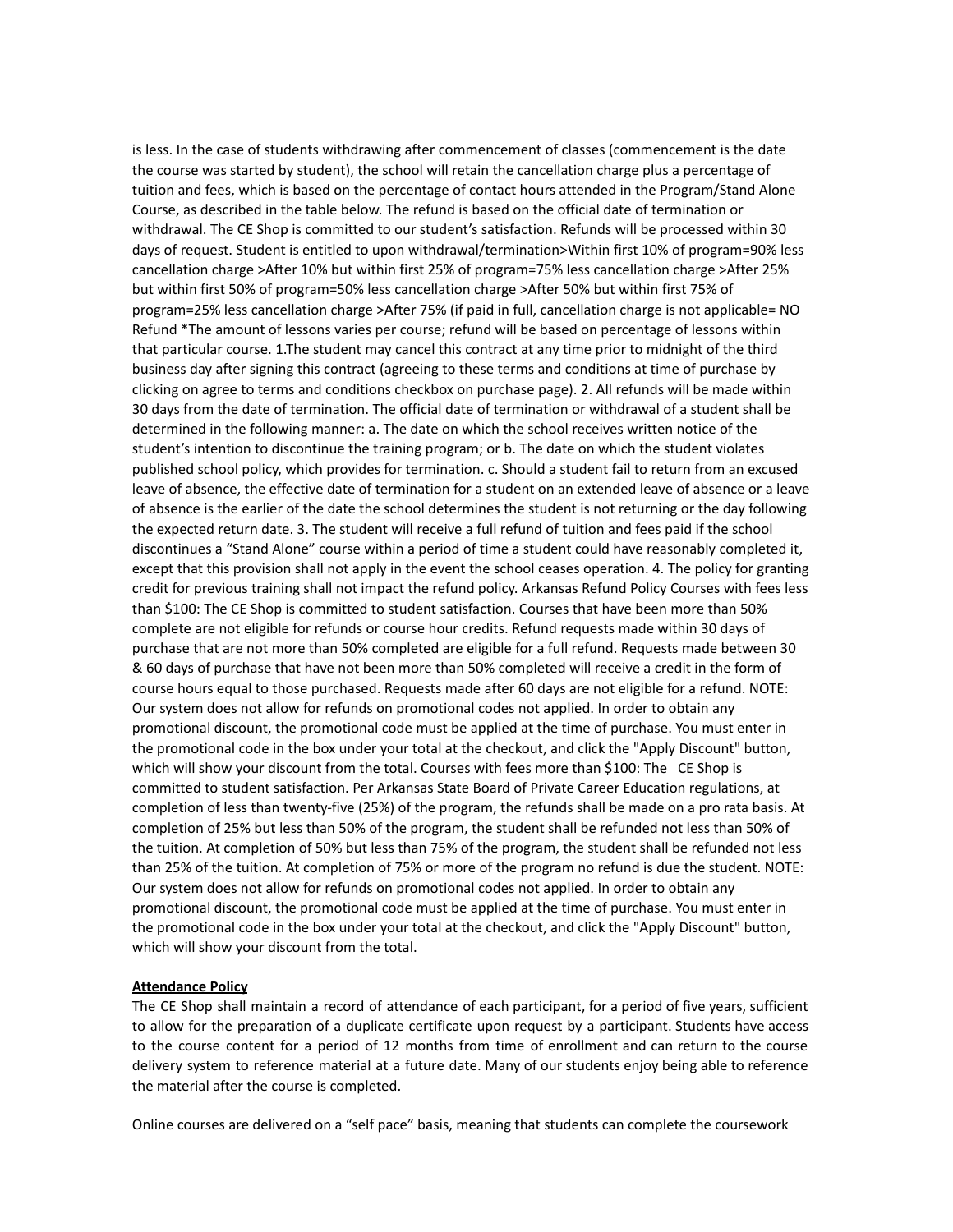on their time when it is convenient for them, anytime day or night from any computer connected to the Internet not to exceed more than 15 hours of final exams in a 24 hour period. Students are expected to spend the approved seat time in the course material and the course system shows how much time the student needs to spend in the course versus the time they have spent in the course at all times. They will not be able to receive credit for the course until that seat time is met and they have passed the final exam. Students can view the cumulative time they have spent in the course as well as how much time they are required to spend within the course navigation bars as well as see their progress.

Once courses are completed, students are prompted to securely "certify" that they were the student/licensee who completed the coursework. This is accomplished by entering the username and password that the student created at the time of enrollment. At this time a mandated course and instructor evaluation is presented to the student as well as directions on how to fill out the online survey on DRE's website (see below). Once certification has taken place, the student's certificate of completion is automatically emailed to them and entered into their online account and archived for a minimum of five years. These electronic versions are available to the student at any time and serve as a transcript.

## **Correspondence Course Identification Statement**

Participants shall present one of the following forms of identification immediately before the administration of the final examination:

A. A current California driver's license.

B. A current identification card described in Section 13000 of the California Vehicle Code

C. Any identification of the participant issued by a governmental agency or a recognized real estate related trade organization within the immediately preceding five years which bears a photograph, signature and identification number of the participant.

# **Final Examinations**

Once the course sections are completed, students will be prompted to take a **secure** closed book final examination. The student is required to log in to the course system via a secured website to access the final exam. Once they are logged into the course system, they are required to enter their unique login in order to access their final exam.

Agreement to the following statement is required of all students, prior to beginning the final exam:

*"By entering in your CA driver's license, identification card described in Section 13000 of the California Vehicle Code, or alternate form of identification issued by a governmental agency or recognized real estate related trade organization below, you agree to the following statement:*

I certify under penalty of perjury that I have personally completed each assigned module of instruction and *all required examinations."*

# Please NOTE: If you decline this statement you cannot take this final exam, do not continue; contact our *Customer Service Department."*

Exams are not available for downloading or printing to prevent cheating in the closed book exams. If any exam is taken with more than one internet window open with the course (therefore not constituting "closed book"), exam results will not be stored and the student will have to close the additional window(s) and retake the exam. This is noted in all exam introduction/instruction slides in the courses.